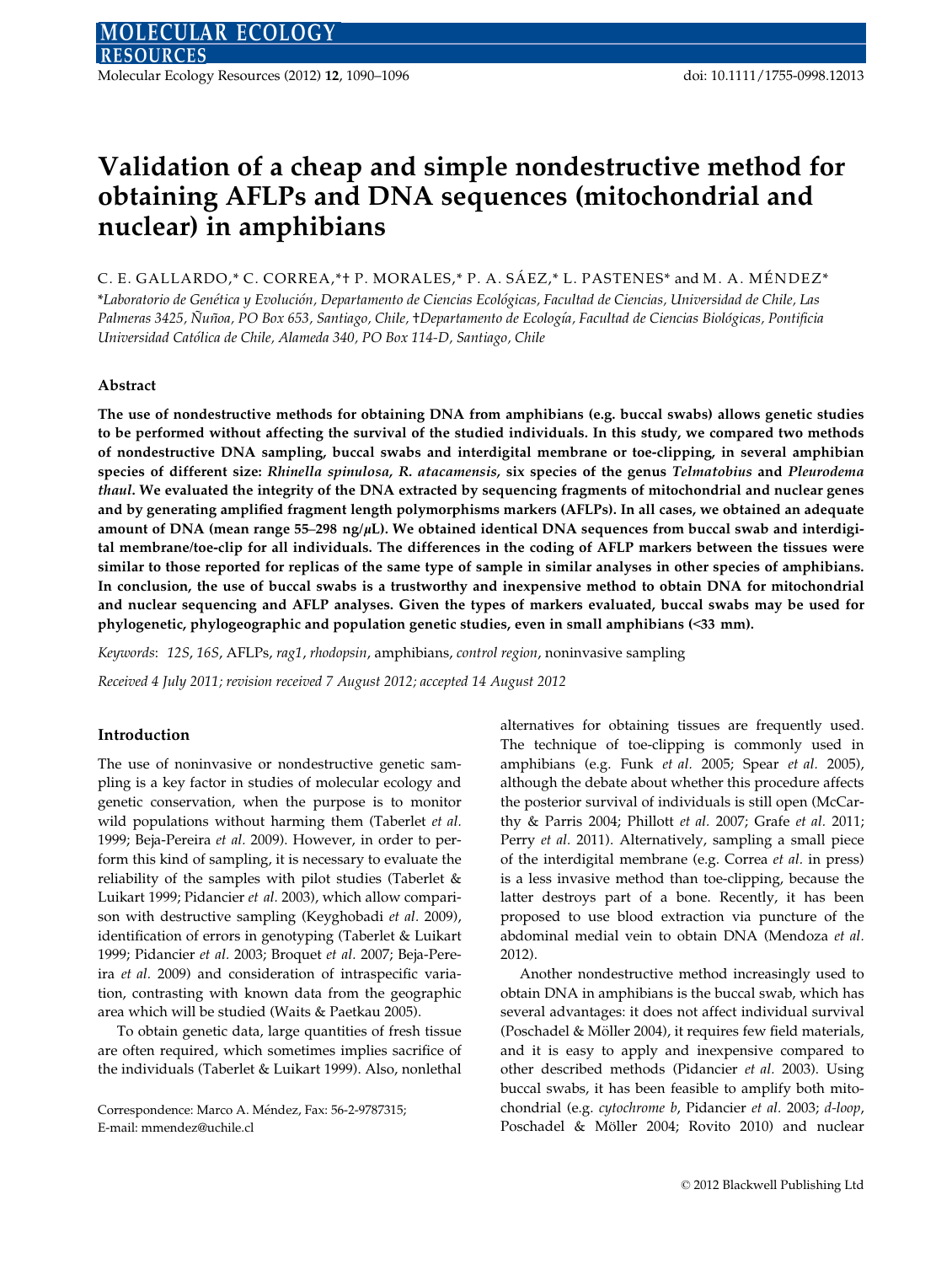markers (e.g. microsatellites, Pidancier et al. 2003; Broquet et al. 2007; Spear & Storfer 2010). Buccal swabs have also been evaluated to determine the hybrids between species using restriction fragment length polymorphisms (RFLPs) (Patrelle et al. 2011).

To our knowledge, there are no reports to date that have evaluated the use of buccal swabs to obtain DNA fragments with the amplified fragment length polymorphism (AFLP) technique. This technique can be used with the DNA of any species and is ideal when there is no previous information on nucleotide sequences (Vos et al. 1995), such as for nonmodel species. It is based on the detection of genomic restriction fragments by amplification using the polymerase chain reaction (PCR). However, a restriction and challenge to its application is that a large quantity of highly pure and nondegraded DNA is necessary to generate reliable and comparable profiles, in contrast to mitochondrial DNA (mtDNA) or microsatellites. The technique requires a digestion step with restriction enzymes that cut DNA in specific places and a ligation step with ligation enzymes that add adapters to the blunt ends of the generated fragments, and PCR amplification (Vos et al. 1995; Meudt & Clarke 2007). In addition, the nuclear DNA has two copies per cell, unlike mtDNA that has hundreds or thousands of copies (Birky et al. 1989).

The aim of this study was to validate a cheap and simple nondestructive method for obtaining DNA for mitochondrial and nuclear sequencing from buccal swabs of amphibians of different sizes. Accordingly, we used Rhinella atacamensis, R. spinulosa, Pleurodema thaul and individuals of six species of the genus Telmatobius. We first evaluated the quantity of DNA obtained from buccal mucosa and from a piece of the digital membrane/toe-clip from the same individuals. We then evaluated the integrity of the DNA by amplifying a nuclear (rag1 or rhodopsin) and a mitochondrial (control region, 16S or a fragment including 12S-tRNAval-16S) gene fragment and generated AFLP markers from both types of tissue. Finally, we compared the genetic data with available information for these species.

## Materials and methods

#### Species studied

We used adult specimens of nine species which together cover a wide range of sizes. We used Rhinella spinulosa (snout-vent length (SVL) range = 85–100 mm), R. atacamensis  $(SVL = 65–78$  mm), individuals of six species of the genus Telmatobius (SVL =  $40-67$  mm) and Pleurodema thaul (SVL =  $26-33$  mm). The capture sites and the sample size per taxon are given in Fig. 1 and Table 1, respectively. All individuals were



Fig. 1 Geographic location of the sampling localities.

released after taking the samples in the same locations they were collected.

## Sampling method

To obtain samples of buccal mucosa, we followed the method of Poschadel & Möller (2004), rubbing the swab gently several times over the interior wall of the buccal cavity. We used commercial cotton swabs, which were first wrapped individually in Kraft paper and sterilized in an autoclave. We then cut the tip of the swab and placed it in buffer solution (Tris–HCl 100 mm pH 7.5, EDTA 100 mm, NaCl 100 mm and SDS  $0.5\%$  w/v) to assure the preservation of the DNA (Pidancier et al. 2003). In all sampling procedures, we used latex gloves in order to control for contamination. All swabs were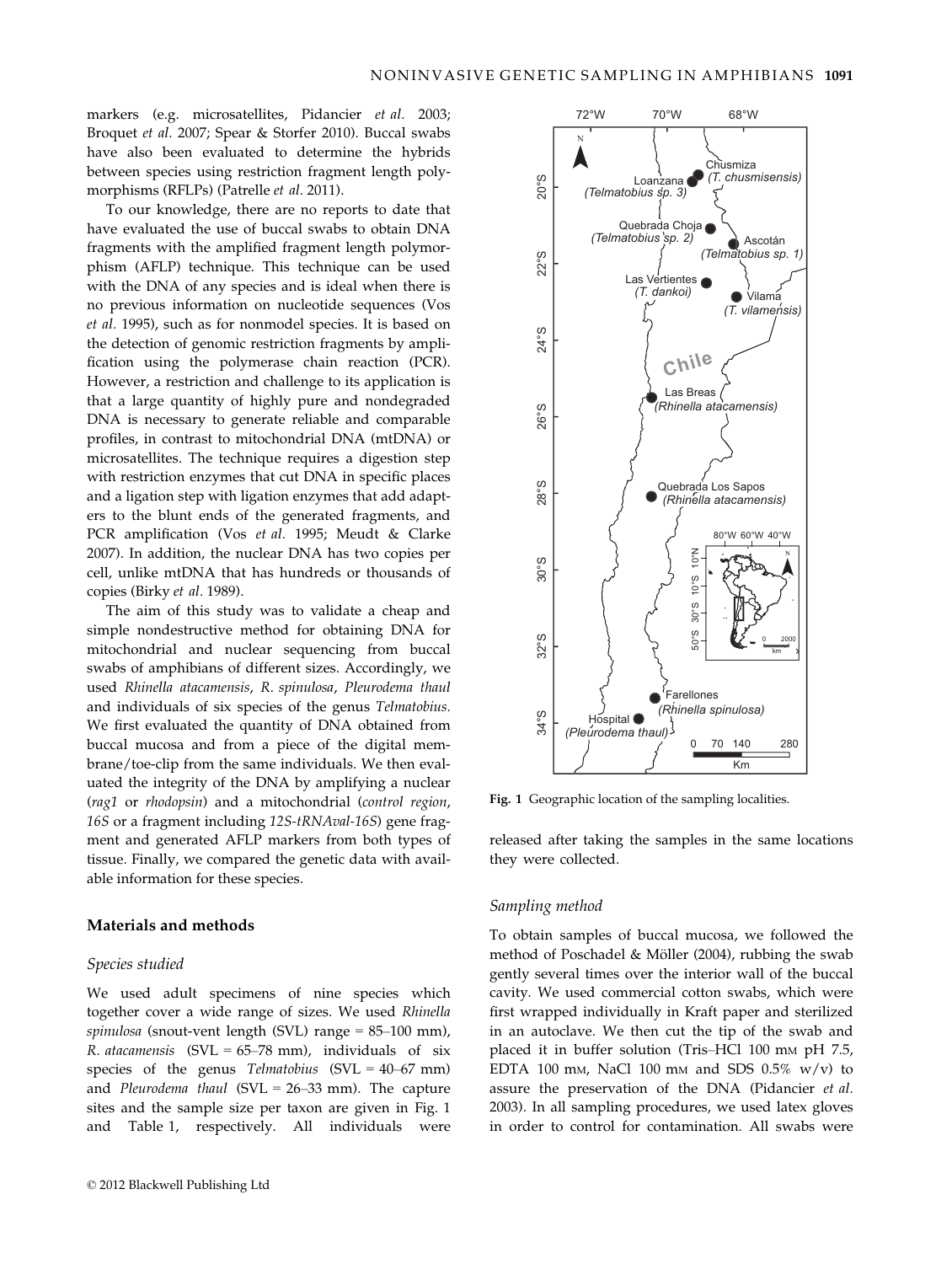| Species              | n  | Type of sample | Mean amount<br>of DNA $[ng/\mu L]$ | Range of DNA<br>$[ng/\mu L]$ |
|----------------------|----|----------------|------------------------------------|------------------------------|
| Rhinella spinulosa   | 13 | Swab           | 169.29                             | 114.88-220.38                |
|                      |    | Membrane       | 215.50                             | 34.40-472.79                 |
| Rhinella atacamensis | 5  | Swab           | 95.90                              | 42.49–144.78                 |
|                      |    | Membrane       | 55.07                              | 42.23 - 92.37                |
| Pleurodema thaul     | 18 | Swab           | 99.31                              | 64.48-167.02                 |
|                      |    | Toe-clipped    | 259.43                             | 79.21-408.2                  |
| <b>Telmatobius</b>   | 10 | Swab           | 296.51                             | 136.22-512.84                |
|                      |    | Membrane       | 148.61                             | 66.25 - 262.62               |

Table 1 Species studied, sample size (n) and quantification of the amount of DNA obtained from the samples of buccal swabs and interdigital membranes (or toe-clipped in the case of Pleurodema thaul)

stored at 4 °C until extraction. We used a smaller cotton swab for individuals of Pleurodema thaul due to their small size. As a control, we used a section of tissue of the interdigital membrane (approximately 2 mm<sup>2</sup>) of the same individuals in all species, except for P. thaul, where we used a toe-clip because it was not possible to obtain tissue from the interdigital membrane.

#### DNA extraction and quantification

The DNA of all samples was recovered with a salt extraction method modified from Jowett (1986). DNA was quantified by spectrophotometry (OD260; NanoDrop<sup>®</sup> ND-1000 Spectrophotometer; Thermo Scientific, Wilmington, DE, USA), and the quality was visualized in a  $1.5\%$  agarose gel stained with GelRed<sup>TM</sup> nucleic acid gel stain (Biotium, Hayward, CA, USA).

## Nucleotide sequences

We amplified fragments of a nuclear and a mitochondrial gene for each species. The primers and protocols used to amplify these genes are described in Tables 2 and 3, respectively. Amplification products were sequenced in both directions in an ABI13730XL automatic sequencer (Applied Biosystems, Carlsbad, CA, USA) at Macrogen Inc. sequencing service (Seoul, Korea). The resulting sequences were edited and aligned in BioEdit v.7.0.9.0 software (Hall 1999), compared with each other and with other sequences obtained previously from other individuals of the same species.

# AFLP markers

To obtain AFLP markers, we used a modified protocol of Vos et al. (1995), which was adapted to use selective fluorescent primers. The reaction mixtures for all species in the steps of digestion, ligation, preselective and selective PCR are detailed in Table S2 (Supporting information). The digestion of DNA was performed at 37 °C for 3 h,

after which the enzymes were inactivated at 70  $\degree$ C for 15 min. Ligation of the adaptors was performed at 16 °C for 10 h. The digested and ligated DNA product was diluted 10 times to perform the preselective PCR. The product of the preselective PCR was diluted 25 times before use in selective PCR. The thermal profile for the preselective PCR was as follows: 94 °C for 2 min, followed by 28 cycles of 94 °C for 45 s, 56 °C for 45 s and 72 °C for 2 min, with a final extension of 72 °C for 5 min. The thermal profile for the selective PCR was as follows: 94 °C for 2 min, followed by 12 cycles of 94 °C for 45 s, 65–57 °C for 45 s (decreasing by 0.7 °C in each cycle) and  $72 °C$  for 2 min, followed by 28 cycles of 94 °C for 45 s, 56 °C for 45 s and 72 °C for 2 min, with a final extension of 72  $\degree$ C for 5 min. To choose the primers to be used in selective PCR, previously we performed a screening with 16 combinations of the four primers Eco-RI-ACX and the four primers MseI-CAX, where X represents A, C, G or T. Primer EcoRI-ACX has a fluorescent marker in its 5′ extreme (fluorophores 6FAM, VIC, NED or PET; Applied Biosystems). The selective amplification products were separated by capillary electrophoresis in an ABI13730XL automatic analyzer (Applied Biosystems) with G5 filter at Macrogen Inc. sequencing service. The AFLP electropherograms were visualized and processed with the GeneMarker v.1.85 program (SoftGenetics, LLC, State College, PA, USA). We recognized as bands only those signals with intensity above 200 relative fluorescence units (rfu), as long as this value was greater than the background noise. The analysis was restricted to bands of between 55 and 450 bp, depending upon the primer combination (Table S3, Supporting information). We selected only the combinations that showed the strongest signals. According to this criterion, we used four primer combinations for Rhinella spinulosa, eight for R. atacamensis, five for Pleurodema thaul and three for species of genus Telmatobius (Table S3, Supporting information). We performed a semi-automatic scoring, generating a binary matrix of presence (1) and absence (0) of bands for each of the defined loci according to the defined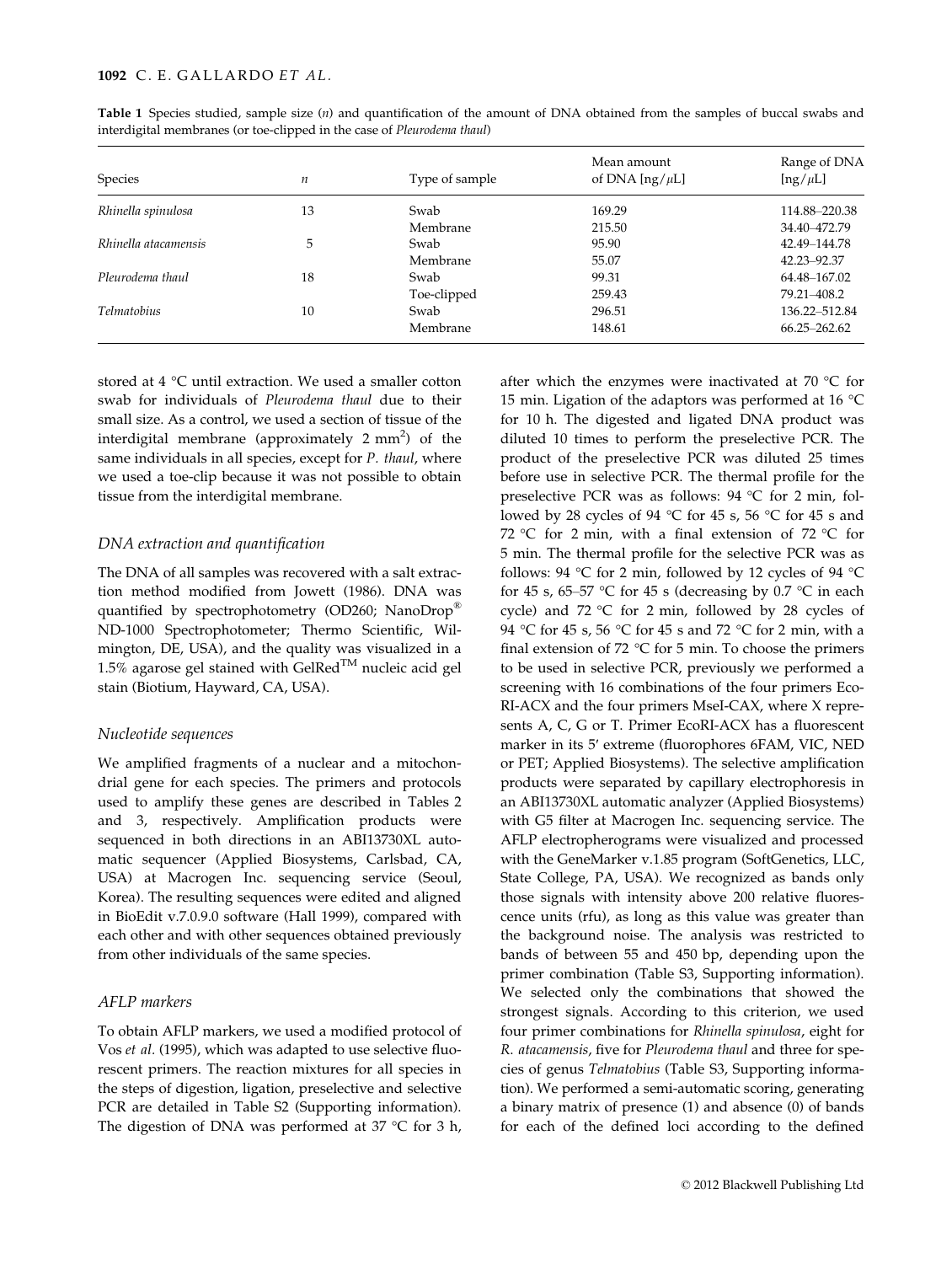| Species           | Rhinella spinulosa and<br>R. atacamensis  | Pleurodema thaul                      | Telmatobius sp.                                  |
|-------------------|-------------------------------------------|---------------------------------------|--------------------------------------------------|
| Nuclear           |                                           |                                       |                                                  |
| Gene              | rag1                                      | rhodopsin                             | rag1                                             |
| Primer<br>(5'–3') | Rag1Cm (GGAGAYGTAAGT<br>GAGAAACATGG)      | Rhod1Af (ACCATGAACGGAACA<br>GAAGGYCC) | Rag1F (AGCTGCAGYCARTACC<br>AYAARATGTA)           |
|                   | Rag1Em (TCKGCAGCATTYCCA<br>ATGTCACAG)     | Rhod1Dr (GTAGCGAAGAARC<br>CTTCAAMGTA) | Rag1Em (TCKGCAGCATTYCCA<br>ATGTCACAG)            |
| Reference         | Modified from Biju & Bossuyt (2003)       | Bossuyt & Milinkovitch (2000)         | San Mauro et al. (2004)/Biju &<br>Bossuyt (2003) |
| Mitochondrial     |                                           |                                       |                                                  |
| Gene              | Control region                            | $12S$ -tRNAval-16S                    | 16S                                              |
| Primer<br>(5'–3') | CytbA-L(GAATYGGRGGWCAACC<br>AGTAGAAGACCC) | 1216LN(CCAAYACGTCAGGTCA<br>AGGTG)     | 16Sar-L (CCGGTCTGAACTCAGA<br><b>TCACGT</b> )     |
|                   | ControlP-H (GTCCATAGATTCAST<br>TCCGTCAG)  | 1216H (TGATTACGCTACCT<br>TYGCACGGT)   | 16Sbr-H (CCTGTTTATCAAAAACAT)                     |
| Reference         | Goebel et al. (1999)                      | Modified from Goebel et al. (1999)    | Palumbi et al. (1991)                            |

Table 2 Primers used to amplify nuclear and mitochondrial gene fragments in the different amphibian species studied

Table 3 Reaction mixtures and cycling profiles for PCRs of nuclear and mitochondrial markers in each species. Reaction mixtures are given as the final concentration or amount

|                     |                               | Rhinella spinulosa |         | Rhinella<br>atacamensis |         | Pleurodema thaul   |           |                        |         |
|---------------------|-------------------------------|--------------------|---------|-------------------------|---------|--------------------|-----------|------------------------|---------|
|                     |                               | D-loop             | rag1    | D-loop                  | rag1    | $12S$ -tRNAval-16S | rhodopsin | Telmatobius sp.<br>16S | rag1    |
| Reaction<br>mixture | $mgCl2$ (m <sub>M</sub> )     | 3                  | 3       | 3                       | 3       | 3                  | 3         | 2.5                    | 3       |
|                     | $dNTPs$ (m <sub>M</sub> )     | 0.167              | 0.1     | 0.167                   | 0.4     | 0.6                | 0.4       | 0.1                    | 0.1     |
|                     | Primer forward $(\mu M)$      | 0.2                | 0.12    | 0.2                     | 0.12    | 0.12               | 0.13      | 0.67                   | 0.12    |
|                     | Primer reverse $(\mu M)$      | 0.2                | 0.12    | 0.2                     | 0.12    | 0.12               | 0.13      | 0.67                   | 0.12    |
|                     | Taq polymerase (U)            | 1.25               |         | 1.25                    | 1.5     | 1.25               |           |                        |         |
| Cycling<br>reaction | Number of cycles              | 42                 | 40      | 42                      | 40      | 37                 | 37        | 35                     | 45      |
|                     | Denaturation ( $min$ /°C)     | 0:30/94            | 1:00/94 | 0:30/94                 | 0:30/94 | 0:35/94            | 0:45/94   | 0:30/94                | 0:40/94 |
|                     | Annealing ( $min/$ °C)        | 0:45/56            | 0:45/55 | 0:45/56                 | 0:45/55 | 0:45/56            | 0:55/52   | 0:45/58                | 0:50/55 |
|                     | Extension $(min$ $\degree$ C) | 1:30/72            | 1:00/72 | 1:30/72                 | 1:00/72 | 1:30/72            | 0:45/72   | 0:45/72                | 1:00/72 |

parameters; then, this matrix was revised and edited by reviewing each AFLP profile by eye. We calculated the error rate between replicates (swab and membrane/toeclipped samples) using the mean Jaccard distance (Holland et al. 2008). The same person performed all matrix analyses.

# Results and discussion

The amounts of DNA obtained from buccal swab, interdigital membrane and toe-clipped samples (Table 1, Table S1, Supporting information) were within the ranges recommended for AFLP finger printing method (Vos et al. 1995; Marnik et al. 2007). The mitochondrial and nuclear gene fragments were amplified in all samples of Rhinella spinulosa, R. atacamensis, Pleurodema thaul and species of Telmatobius; there were no differences between sequences obtained with buccal swab and membrane/toe-clip tissues. Additionally, the sequences corresponded to known data

for the species studied [i.e. the same haplotypes and nuclear genotypes previously observed by our group (Correa et al. 2010, in press)].

Buccal swabs are susceptible to contamination, and using nonspecific methods such as AFLPs, it would not be possible to distinguish this contamination from real variation (Dyer & Leonard 2000). However, the AFLP genotypes obtained from buccal swabs and membranes were very similar (Fig. 2a,b). The coding error among genotypes for the same individual is given in Table 4; briefly, they were 1.6% for R. spinulosa, 0.85% for R. atacamensis, 1.74% for P. thaul and 1.4% for Telmatobius. These values are similar to coding errors reported in other studies of AFLPs in amphibians, 2% in Rana temporaria (Bonin et al. 2004) and 0.8% in Calotriton asper (Milá et al. 2010), and in other taxa using nonlethal sampling, for example the lepidopterans Satyrium behrii (1.7%) and Apodemia mormo (1.8%) (Keyghobadi et al. 2009).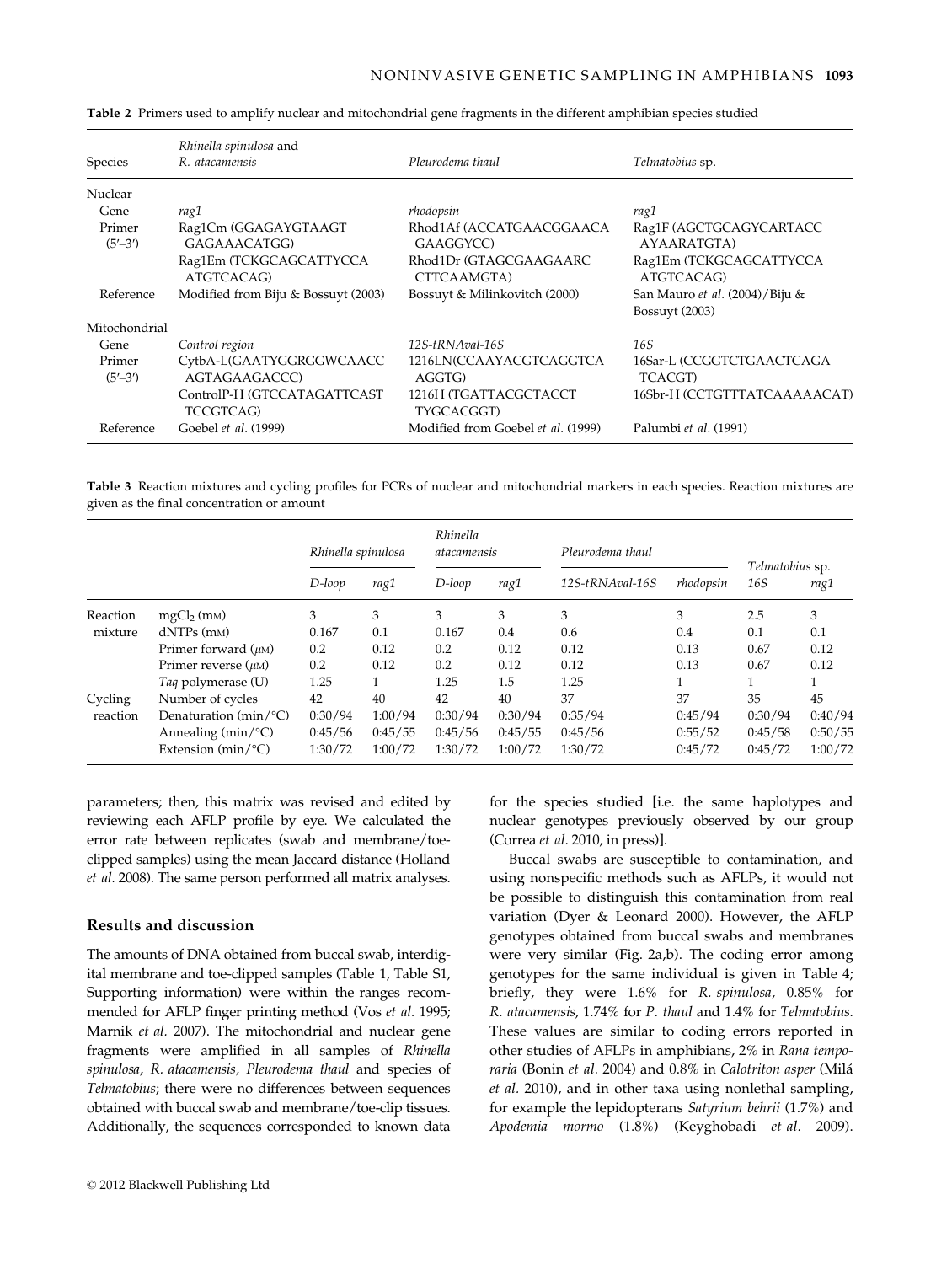

Fig. 2 Electropherograms showing examples of comparison of AFLP markers from membrane/toe-clip and buccal swabs. (a) Rhinella atacamensis with the combination EcoRI-ACT/MseI-CAC (fluorophore 6-FAM). Genotypes previously observed from membrane samples are also shown (Correa et al. in press). (b) Pleurodema thaul with combination EcoRI-ACT/MseI-CAG (fluorophore 6-FAM).

Table 4 Sample size, number of AFLP markers obtained and differences in the coding (presence/absence) of AFLP markers for swab and membrane/toe-clip samples for each species

| <b>Species</b>       | n  | Number of<br>AFLP markers | Error<br>rate $(\%)$ |
|----------------------|----|---------------------------|----------------------|
| Rhinella spinulosa   | 13 | 174                       | 1.60                 |
| Rhinella atacamensis | 5  | 536                       | 0.85                 |
| Pleurodema thaul     | 18 | 372                       | 1.74                 |
| <i>Telmatobius</i>   | 10 | 121                       | 1.40                 |

Although our estimates of coding error are comparable, caution should be taken in the case of species where the sampling size was small, because coding error values could be biased. However, in the case of R. atacamensis, one of species with the small sample size  $(n = 5)$ , our

data were similar to the patterns obtained previously by Correa et al. (in press). In that study, they used DNA obtained from muscle, interdigital membrane, toes and larvae, and the sample size was larger ( $n = 16$ ) for the same locality (Quebrada Los Sapos, see Fig. 1, see also Fig. 2a for a comparison of the interdigital membrane results between that study and our data).

According to our results, extracting DNA from buccal swabs allowed us to obtain high-quality DNA, mitochondrial and nuclear DNA sequences and reliable AFLP genotyping. In the case of AFLPs, this is an auspicious result, considering that this technique provides a sweep of the whole genome allowing it (i) to be applied in genetic studies both at the interspecific and at intraspecific level and (ii) to be used especially for amphibians with conservation problems, including species of small size.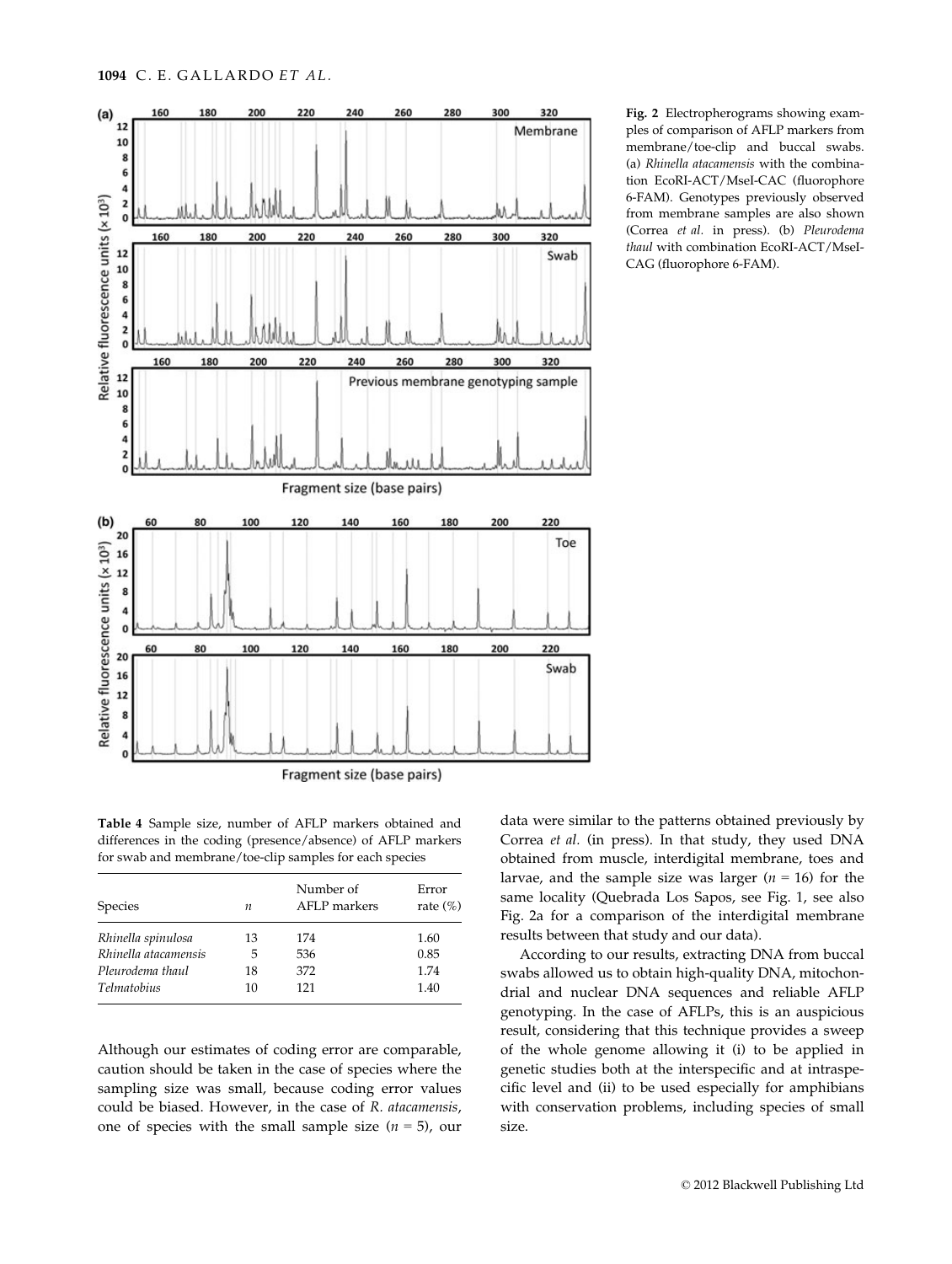# Acknowledgements

We are grateful to Hugo Salinas, Pablo Fibla, Michel Sallaberry and Nelson Velásquez for their help in the field work. This study was financed by Proyecto Domeyko en Biodiversidad, Iniciativa Transversal I, Universidad de Chile, Fondecyt 1110188 and Fondecyt 1120872. The Servicio Agrícola y Ganadero supplied collecting permits, resolution numbers 47/2011 and 3037/ 2011. C. Correa thanks the financial support of Postdoctoral Fondecyt 3110040.

#### References

- Beja-Pereira A, Oliveira R, Alves PC, Schwartz MK, Luikart G (2009) Advancing ecological understandings through technological transformations in noninvasive genetics. Molecular Ecology Resources, 9, 1279–1301.
- Biju SD, Bossuyt F (2003) New frog family from India reveals an ancient biogeographical link with the Seychelles. Nature, 425, 711–714.
- Birky C, Fuerst P, Maruyama T (1989) Organelle gene diversity under migration, mutation, and drift: Equilibrium expectations, approach to equilibrium, effects of heteroplasmic cells, and comparison to nuclear genes. Genetics, 121, 613–627.
- Bonin A, Bellemain E, BronkenEidesen P, Pompanon F, Brochmann C, Taberlet P (2004) How to track and assess genotyping errors in population genetics studies. Molecular Ecology, 13, 3261–3273.
- Bossuyt F, Milinkovitch MC (2000) Convergent adaptive radiations in Madagascan and Asian ranid frogs reveal covariation between larval and adult traits. Proceedings of the National Academy of Sciences, USA, 97, 6585–6590.
- Broquet T, Berset-Braendli L, Emaresi G, Fumagalli L (2007) Buccal swabs allow efficient and reliable microsatellite genotyping in amphibians. Conservation Genetics, 8, 509–511.
- Correa C, Pastenes L, Veloso A, Sallaberry M, Méndez M (2010) Phylogeography of Rhinella spinulosa (Anura: Bufonidae) in northern Chile. Amphibia-Reptilia, 31, 85–96.
- Correa C, Méndez MA, Veloso A, Sallaberry M (in press) Genetic and reproductive evidence of natural hybridization between the sister species Rhinella atacamensis and R. arunco (Anura, Bufonidae). Journal of Herpetology.
- Dyer AT, Leonard KJ (2000) Contamination, error, and nonspecific molecular tools. Phytopathology, 90, 565–567.
- Funk CH, Blouin M, Corn P et al. (2005) Population structure of Columbia spotted frogs (Rana luteiventris) is strongly affected by the landscape. Molecular Ecology, 14, 483–496.
- Goebel AM, Donnelly JM, Atz ME (1999) PCR primers and amplification methods for 12S ribosomal DNA, the control region, cytochrome oxidase I, and cytochrome *b* in bufonids and others frogs, and an overview of PCR primers which have amplified DNA in amphibians successfully. Molecular Phylogenetics and Evolution, 11, 163–199.
- Grafe TU, Stewart MM, Lampert KP, Rödel MO (2011) Putting toe clipping into perspective: a viable method for marking anurans. Journal of Herpetology, 45, 28–35.
- Hall T (1999) Bioedit: a user-friendly biological sequence alignment editor and analysis program for windows 95/98/Nt, version 5.0.9, 2001. Nucleic Acids Symposium Series, 41, 95–98.
- Holland BR, Clarke AC, Meudt HM (2008) Optimizing automated AFLP scoring parameters to improve phylogenetic resolution. Systematic Biology, 57, 347–366.
- Jowett T (1986) Preparation of nucleic acids. In: Drosophila: A Practical Approach (ed. Roberts DB), pp. 275–286. IRL Press, Oxford, England.
- Keyghobadi N, Crawford LA, Maxwell SA (2009) Successful analysis of AFLPs from non-lethally sampled wing tissues in butterflies. Conservation Genetics, 10, 2021–2024.
- Marnik V, Peleman JD, Van Eijk MJ (2007) AFLP technology for DNA fingerprinting. Nature Protocols, 2, 1387–1398.
- McCarthy MA, Parris KM (2004) Clarifying the effect of toe clipping on frogs with Bayesian statistics. Journal of Applied Ecology, 41, 780–786.
	- Mendoza AM, García-Ramírez JC, Cárdenas-Henao H (2012) Blood puncture as a nondestructive sampling tool to obtain DNA in frogs: comparison of protocols and survival analysis. Molecular Ecology Resources, 12, 470–475.
	- Meudt HM, Clarke AC (2007) Almost forgotten or latest practice? AFLP applications, analyses and advances. Trends in Plant Science, 12, 106–117.
	- Milá B, Carranza S, Guillaume O, Clobert J (2010) Marked genetic structuring and extreme dispersal limitation in the Pyrenean brook newt Calotriton asper (Amphibia: Salamandridae) revealed by genome-wide AFLP but not mtDNA. Molecular Ecology, 19, 108–120.
	- Palumbi SR, Martin A, Romano S, McMillan WO, Stice L, Grabowski G (1991) The simple fool′s guide to PCR, ver 2.0. Department of Zoology and Kewalo Marine Laboratory, University of Hawaii, Honolulu.
	- Patrelle C, Ohst T, Picard D et al. (2011) A new PCR-RFLP-based method for an easier systematic affiliation of European water frogs. Molecular Ecology Resources, 11, 200–205.
	- Perry G, Wallace MC, Perry D, Curzer H, Muhlberger P (2011) Toe clipping of amphibians and reptiles: science, ethics, and the law. Journal of Herpetology, 45, 547–555.
	- Phillott AD, Skerratt LF, McDonald KR et al. (2007) Toe-clipping as an acceptable method of identifying individual anurans in mark recapture studies. Herpetological Review, 38, 305–308.
	- Pidancier N, Miquel C, Miaud C (2003) Buccal swabs as a nondestructive tissue sampling method for DNA analysis in amphibians. Herpetological Journal, 13, 175–178.
	- Poschadel JR, Möller D (2004) A versatile field method for tissue sampling on small reptiles and amphibians, applied to pond turtles, newts, frogs and toads. Conservation Genetics, 5, 865–867.
	- Rovito SM (2010) Lineage divergence and speciation in the Web-toed Salamanders (Plethodontidae: Hydromantes) of the Sierra Nevada, California. Molecular Ecology, 19, 4554–4571.
	- San Mauro D, Gower DJ, Oommen OV, Wilkinson M, Zardoya R (2004) Phylogeny of caecilian amphibians (Gymnophiona) based on complete mitochondrial genomes and nuclear RAG1. Molecular Phylogenetics and Evolution, 33, 413–427.
	- Spear SF, Storfer A (2010) Anthropogenic and natural disturbance lead to differing patterns of gene flow in the Rocky Mountain tailed frog, Ascaphus montanus. Biological Conservation, 143, 778–786.
	- Spear SF, Peterson CH, Matocq M, Storfer A (2005) Landscape genetics of the blotched tiger salamander (Ambystoma tigrinum melanostictum). Molecular Ecology, 14, 2553–2564.
	- Taberlet P, Luikart G (1999) Non-invasive genetic sampling and individual identification. Biological Journal of the Linnean Society, 68, 41–55.
	- Taberlet P, Waits LP, Luikart G (1999) Noninvasive genetic sampling: look before you leap. Trends in Ecology and Evolution, 14, 323–327.
	- Vos P, Hogers R, Bleeker M et al. (1995) AFLP: a new technique for DNA fingerprinting. Nucleic Acids Research, 23, 4407–4414.
	- Waits LP, Paetkau D (2005) Noninvasive genetic sampling tools for wildlife biologists: a review of applications and recommendations for accurate data collection. Journal of Wildlife Management, 69, 1419–1433.

C.C., P.M., L.P., C.G., and P.S. collected the samples, C.C., P.M., L.P., and P.S. performed PCRs, C.G. and L.P. edited nuclear and mitochondrial sequences and C.G. analyzed AFLPs. C.G., M.A.M., and C.C. wrote the manuscript.

#### Data Accessibility

GenBank (http://www.ncbi.nlm.nih.gov/genbank/) accession numbers for nucleotide sequences obtained